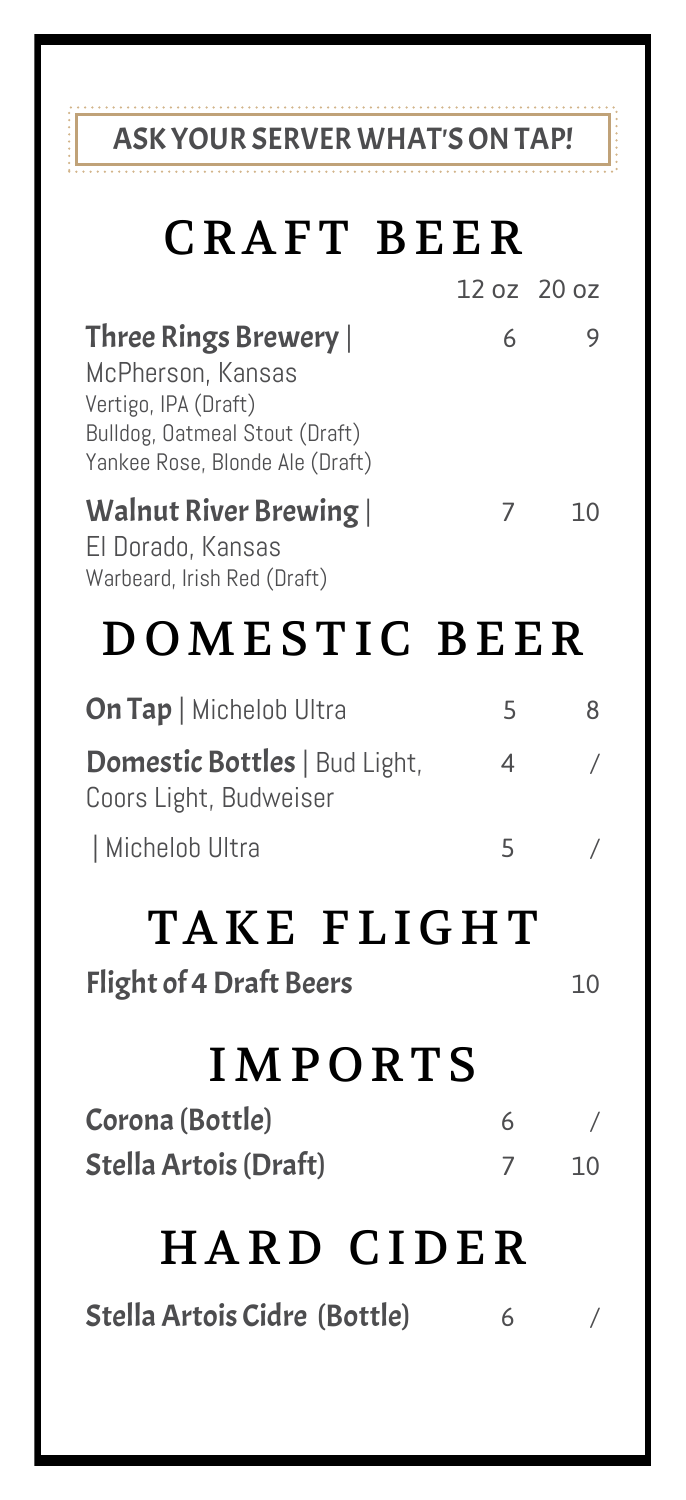# ParlouR

## LIQUOR

Single/Double

Top Shelf | Patron, Macallan, 13/19 Hendricks, Horse Soldier

Top Shelf | Tanqueray, Jack Daniels, 9/14 Chivas 12 yr, Woodford Reserve, Bombay Bramble, Grey Goose, Grand Marnier

Premiums | Titos, Crown Royal, 7/11 Crown Peach, Crown Apple, George Dickel Rye, Buffalo Trace, Maker's Mark, Bombay Sapphire, Johnnie Walker, Flor de Cana, Pendleton, Jameson, Fireball, Kahlua, Wild Turkey, Rum Chata, Bird Dog Peach

Calls | Jim Beam, Captain Morgan, 5/8 Southern Comfort, Christian Brothers Brandy, Malibu Coconut, Bacardi Superior, Deep Eddy's Ruby Red Grapefruit, Lemonade, Cranberry or Lime, Bailey's Irish Cream or Salted Caramel, Wellers Special Reserve, Seagram's 7, Ole Smoky Salty Caramel, Amaretto, Butterscotch or Peach Schnapps

### Wells (Rum, Vodka, Gin, Tequila)  $4/7$